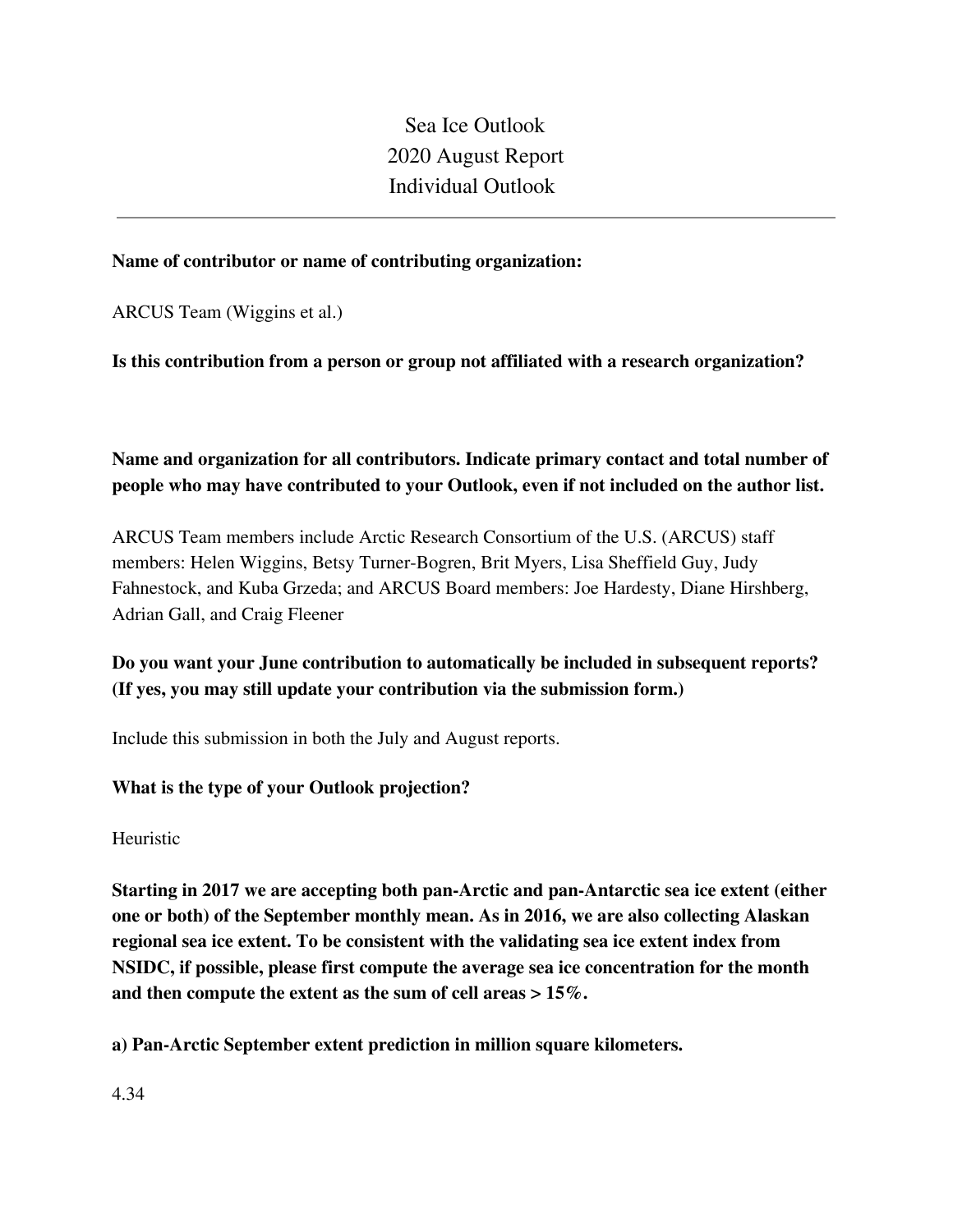**b) same as in (a) but for pan-Antarctic. If your method differs substantially from that for the Arctic, please enter it as a separate submission.**

**c) same as in (b) but for the Alaskan region. Please also tell us maximum possible extent if every ocean cell in your region were ice covered.**

**"Executive summary" of your Outlook contribution (using 300 words or less) describe how and why your contribution was formulated. To the extent possible, use non-technical language.**

The ARCUS team submission is the median of the September monthly average mean sea ice extent values contributed by 10 ARCUS team members.

#### **Brief explanation of Outlook method (using 300 words or less).**

ARCUS staff and board members were invited to provide an informal guess of the 2020 September minimum sea ice extent, defined as the September monthly average. Ten individuals participated.

**Tell us the dataset used for your initial Sea Ice Concentration (SIC).**

**Tell us the dataset used for your initial Sea Ice Thickness (SIT) used. Include name and date.**

**If you use a dynamic model, please specify the name of the model as a whole and each component including version numbers and how the component is initialized:**

[DynamicModelType]

**If available from your method. a) Uncertainty/probability estimates:**